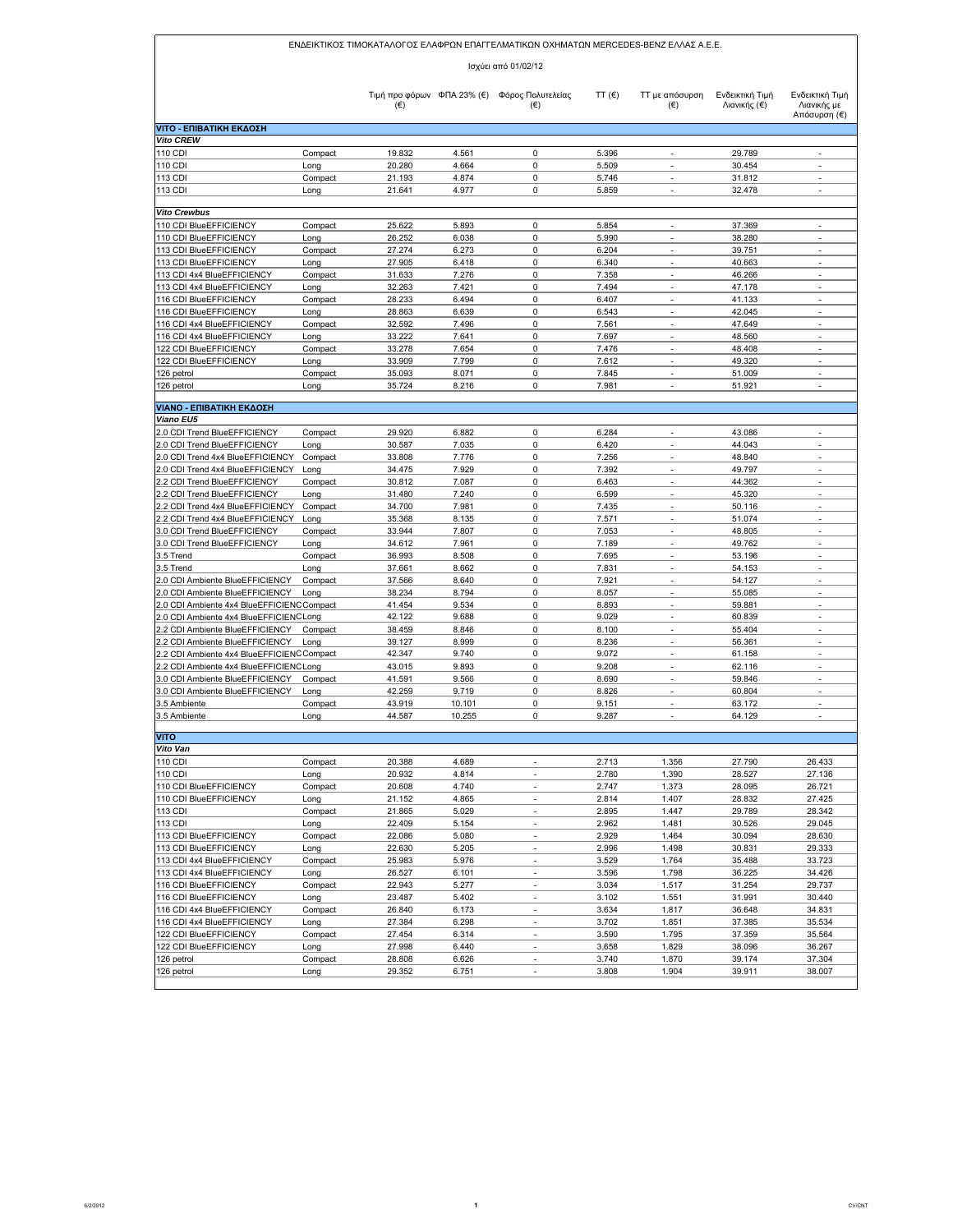| ΕΝΔΕΙΚΤΙΚΟΣ ΤΙΜΟΚΑΤΑΛΟΓΟΣ ΕΛΑΦΡΩΝ ΕΠΑΓΓΕΛΜΑΤΙΚΩΝ ΟΧΗΜΑΤΩΝ MERCEDES-BENZ ΕΛΛΑΣ Α.Ε.Ε. |                |                  |                |                                                         |                |                                            |                                 |                                                |  |
|--------------------------------------------------------------------------------------|----------------|------------------|----------------|---------------------------------------------------------|----------------|--------------------------------------------|---------------------------------|------------------------------------------------|--|
| Ισχύει από 01/02/12                                                                  |                |                  |                |                                                         |                |                                            |                                 |                                                |  |
|                                                                                      |                | $(\in)$          |                | Τιμή προ φόρων ΦΠΑ 23% (€) Φόρος Πολυτελείας<br>$(\in)$ | TT $(E)$       | <b>TT</b> με απόσυρση<br>$(\epsilon)$      | Ενδεικτική Τιμή<br>Λιανικής (€) | Ενδεικτική Τιμή<br>Λιανικής με<br>Απόσυρση (€) |  |
| <b>SPRINTER</b>                                                                      |                |                  |                |                                                         |                |                                            |                                 |                                                |  |
| <b>Sprinter Van</b>                                                                  |                |                  |                |                                                         |                |                                            |                                 |                                                |  |
| 210 CDI                                                                              | 3.250          | 20.550           | 4.726          |                                                         | 3.199          | 1.599                                      | 28.475                          | 26.875                                         |  |
| 210 CDI                                                                              | 3.665          | 21.696           | 4.990          | $\sim$                                                  | 3.363          | 1.682                                      | 30.049                          | 28.368                                         |  |
| 213 CDI                                                                              | 3.250          | 21.899           | 5.037          | $\overline{a}$                                          | 3.385          | 1.692                                      | 30.320                          | 28.628                                         |  |
| 213 CDI                                                                              | 3.665          | 23.045           | 5.300          | $\overline{\phantom{a}}$                                | 3.549          | 1.774                                      | 31.895                          | 30.120                                         |  |
| 210 CDI BlueEFFICIENCY                                                               | 3.250          | 20.819           | 4.788          | $\sim$                                                  | 3.245          | 1.623                                      | 28.853                          | 27.230                                         |  |
| 210 CDI BlueEFFICIENCY                                                               | 3.665          | 21.965           | 5.052          | $\overline{\phantom{a}}$<br>$\overline{a}$              | 3.410<br>3.431 | 1.705                                      | 30.427                          | 28.722                                         |  |
| 213 CDI BlueEFFICIENCY<br>213 CDI BlueEFFICIENCY                                     | 3.250<br>3.665 | 22.168<br>23.314 | 5.099<br>5.362 | $\overline{a}$                                          | 3.595          | 1.715<br>1.798                             | 30.698<br>32.272                | 28.982<br>30.474                               |  |
|                                                                                      |                | 22.728           |                | $\overline{a}$                                          |                |                                            |                                 |                                                |  |
| 216 CDI BlueEFFICIENCY<br>216 CDI BlueEFFICIENCY                                     | 3.250<br>3.665 | 23.875           | 5.228<br>5.491 | $\overline{\phantom{a}}$                                | 3.508<br>3.672 | 1.754<br>1.836                             | 31.464<br>33.038                | 29.710<br>31.202                               |  |
| 216 Petrol                                                                           | 3.665          | 22.233           | 5.113          | $\overline{\phantom{a}}$                                | 2.371          | 1.185                                      | 29.717                          | 28.531                                         |  |
| 219 CDI                                                                              | 3.250          | 23.960           | 5.511          | $\overline{\phantom{a}}$                                | 3.661          | 1.831                                      | 33.133                          | 31.302                                         |  |
| 219 CDI                                                                              | 3.665          | 25.107           | 5.775          | $\sim$                                                  | 3.826          | 1.913                                      | 34.707                          | 32.794                                         |  |
| 224 Petrol                                                                           | 3.665          | 25.716           | 5.915          | $\overline{\phantom{a}}$                                | 3.865          | 1.933                                      | 35.496                          | 33.563                                         |  |
| 310 CDI                                                                              | 3.250          | 22.789           | 5.241          | ÷,                                                      | 3.503          | 1.752                                      | 31.533                          | 29.782                                         |  |
| 310 CDI                                                                              | 3.665          | 23.935           | 5.505          | ÷                                                       | 3.667          | 1.834                                      | 33.108                          | 31.274                                         |  |
| 310 CDI                                                                              | 4.325          | 26.212           | 6.029          | $\overline{a}$                                          | 3.985          | 1.992                                      | 36.226                          | 34.233                                         |  |
| 313 CDI                                                                              | 3.250          | 24.138           | 5.552          | $\overline{\phantom{a}}$                                | 3.689          | 1.844                                      | 33.379                          | 31.534                                         |  |
| 313 CDI                                                                              | 3.665          | 25.284           | 5.815          | $\sim$                                                  | 3.853          | 1.927                                      | 34.953                          | 33.026                                         |  |
| 313 CDI                                                                              | 4.325          | 27.561           | 6.339          | $\overline{\phantom{a}}$                                | 4.171          | 2.085                                      | 38.071                          | 35.985                                         |  |
| 310 CDI BlueEFFICIENCY                                                               | 3.250          | 23.058           | 5.303          | ٠                                                       | 3.550          | 1.775                                      | 31.911                          | 30.136                                         |  |
| 310 CDI BlueEFFICIENCY                                                               | 3.665          | 24.205           | 5.567          |                                                         | 3.714          | 1.857                                      | 33.485                          | 31.629                                         |  |
| 310 CDI BlueEFFICIENCY                                                               | 4.325          | 26.481           | 6.091          | $\overline{a}$                                          | 4.031          | 2.016                                      | 36.603                          | 34.588                                         |  |
| 313 CDI BlueEFFICIENCY                                                               | 3.250          | 24.407           | 5.614          | ÷,                                                      | 3.735          | 1.868                                      | 33.756                          | 31.889                                         |  |
| 313 CDI BlueEFFICIENCY                                                               | 3.665          | 25.554           | 5.877          | $\overline{\phantom{a}}$                                | 3.900          | 1.950                                      | 35.331                          | 33.381                                         |  |
| 313 CDI BlueEFFICIENCY                                                               | 4.325          | 27,830           | 6.401          | $\overline{\phantom{a}}$                                | 4.217          | 2.108                                      | 38.448                          | 36.340                                         |  |
| 316 CDI BlueEFFICIENCY                                                               | 3.250          | 24.968           | 5.743          | ٠                                                       | 3.812          | 1.906                                      | 34.522                          | 32.616                                         |  |
| 316 CDI BlueEFFICIENCY                                                               | 3.665          | 26.114           | 6.006          | ÷                                                       | 3.977          | 1.988                                      | 36.097                          | 34.109                                         |  |
| 316 CDI BlueEFFICIENCY                                                               | 4.325          | 28.391           | 6.530          | $\sim$                                                  | 4.294          | 2.147                                      | 39.215                          | 37.068                                         |  |
| 316 Petrol                                                                           | 3.665          | 24.611           | 5.661          |                                                         | 2.598          | 1.299                                      | 32.870                          | 31.571                                         |  |
| 316 Petrol                                                                           | 4.325          | 26.888           | 6.184          | ÷,                                                      | 2.818          | 1.409                                      | 35.890                          | 34.481                                         |  |
| 319 CDI                                                                              | 3.250          | 26.272           | 6.043          | $\overline{\phantom{a}}$                                | 3.978          | 1.989                                      | 36.292                          | 34.303                                         |  |
| 319 CDI                                                                              | 3.665          | 27.418           | 6.306          | $\overline{\phantom{a}}$                                | 4.142          | 2.071                                      | 37.867                          | 35.796                                         |  |
| 319 CDI                                                                              | 4.325          | 29.695           | 6.830          | $\overline{\phantom{a}}$                                | 4.460          | 2.230                                      | 40.984                          | 38.755                                         |  |
| 324 Petrol                                                                           | 3.665          | 28.027           | 6.446          | $\sim$                                                  | 4.182          | 2.091                                      | 38.655                          | 36.564                                         |  |
| 324 Petrol                                                                           | 4.325          | 30.304           | 6.970          | ÷,                                                      | 4.499          | 2.250                                      | 41.773                          | 39.523                                         |  |
| 413 CDI BlueEFFICIENCY                                                               | 3.665          | 31.253           | 7.188          | $\overline{\phantom{a}}$                                | 844            | $\overline{\phantom{a}}$                   | 39.285                          | $\overline{\phantom{a}}$                       |  |
| 413 CDI BlueEFFICIENCY                                                               | 4.325          | 32.694           | 7.520          | $\overline{a}$                                          | 874            | ÷,                                         | 41.088                          | $\overline{a}$                                 |  |
| 416 CDI BlueEFFICIENCY                                                               | 3.665          | 31.854           | 7.326          | $\overline{\phantom{a}}$<br>$\overline{\phantom{a}}$    | 859            | $\overline{\phantom{a}}$<br>÷,             | 40.039                          | $\overline{\phantom{a}}$<br>÷                  |  |
| 416 CDI BlueEFFICIENCY<br>419 CDI                                                    | 4.325          | 33.295           | 7.658          |                                                         | 889            |                                            | 41.842                          |                                                |  |
|                                                                                      | 3.665          | 33.280           | 7.654          | $\overline{\phantom{a}}$<br>$\overline{a}$              | 891            | $\overline{\phantom{a}}$<br>$\overline{a}$ | 41.826                          | ٠<br>$\overline{a}$                            |  |
| 419 CDI<br>510 CDI BlueEFFICIENCY                                                    | 4.325<br>3.665 | 34.721<br>31.078 | 7.986<br>7.148 | $\overline{\phantom{a}}$                                | 922<br>847     | ÷,                                         | 43.629<br>39.074                | $\overline{\phantom{a}}$                       |  |
|                                                                                      | 4.325          |                  | 7.405          | $\overline{a}$                                          |                | ÷,                                         |                                 | $\overline{a}$                                 |  |
| 510 CDI BlueEFFICIENCY<br>513 CDI BlueEFFICIENCY                                     | 3.665          | 32.196<br>32.527 | 7.481          | $\sim$                                                  | 868<br>883     | $\overline{\phantom{a}}$                   | 40.469<br>40.891                | ÷                                              |  |
| 513 CDI BlueEFFICIENCY                                                               | 4.325          | 33.644           | 7.738          | $\overline{a}$                                          | 904            | $\overline{a}$                             | 42.286                          | ÷                                              |  |
| 516 CDI BlueEFFICIENCY                                                               | 3.665          | 33.128           | 7.619          | $\overline{\phantom{a}}$                                | 898            | $\overline{\phantom{a}}$                   | 41.645                          | $\overline{\phantom{a}}$                       |  |
| 516 CDI BlueEFFICIENCY                                                               | 4.325          | 34.246           | 7.877          | $\overline{\phantom{a}}$                                | 919            | $\overline{a}$                             | 43.041                          | ÷                                              |  |
| 519 CDI                                                                              | 3.665          | 34.554           | 7.947          | $\overline{a}$                                          | 930            | $\overline{\phantom{a}}$                   | 43.432                          | $\frac{1}{2}$                                  |  |
| 519 CDI                                                                              | 4.325          | 35.671           | 8.204          | L,                                                      | 951            | L.                                         | 44.827                          | $\overline{a}$                                 |  |
|                                                                                      |                |                  |                |                                                         |                |                                            |                                 |                                                |  |